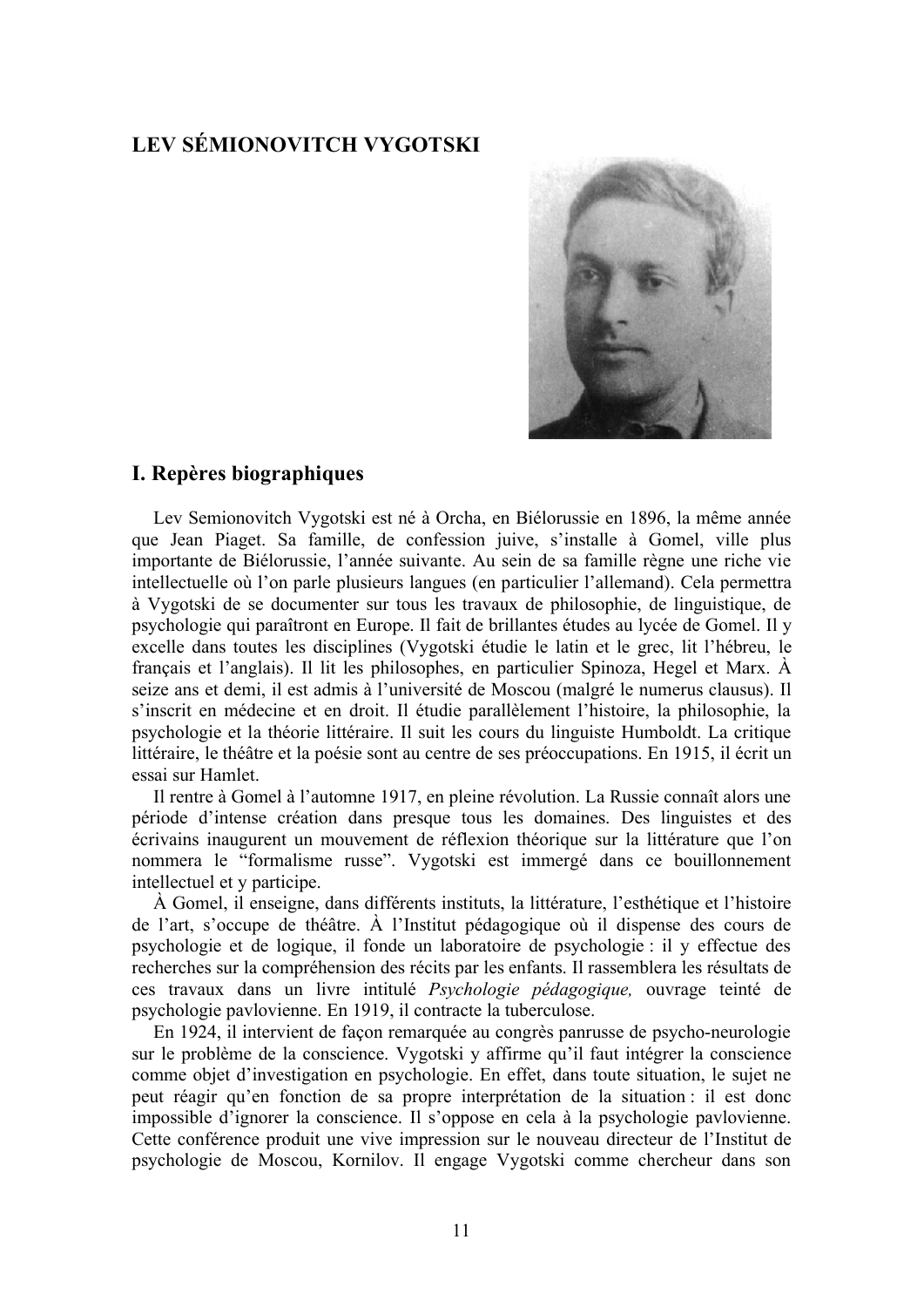établissement. Il y travaillera avec Alexei Leontiev (qui travaillera sur l'activité) et avec Alexander Luria (spécialiste mondial en neuropsychologie).

Vygotski restera chercheur à l'Institut de psychologie de 1924 jusqu'à sa mort en 1934. Pendant ces dix ans, il déploiera une activité intense : recherches nombreuses, conférences, direction de thèses, voyages. En 1925, il crée un laboratoire de psychologie pour l'enfance anormale qui deviendra par la suite l'Institut de défectologie dont il sera le premier directeur. En 1926, il engage avec ses collaborateurs un vaste travail expérimental et théorique. Mais Vygotski n'a pas encore élaboré les concepts fondamentaux de la théorie historico-socio-culturelle du psychisme. Ce n'est que vers 1930, après une gestation de quelques années, que Vygotski et ses collaborateurs formuleront cette théorie.

De 1930 jusqu'à sa mort, Vygotski va poursuivre ses recherches et y ajouter un intense travail de publication pour y présenter sa théorie historico-socio-culturelle. En 1934, il propose une synthèse de dix années de travail ininterrompu qui sera son œuvre majeure : Pensée et langage.

Mais il est victime d'un nouvel accès de tuberculose. Il dicte sur son lit de mort le dernier chapitre de Pensée et langage. Il meurt dans la nuit du 10 au 11 juin 1934.

Dès 1936, l'œuvre de Vygotski est frappée de censure. Ce n'est qu'en 1956 que paraît à nouveau Pensée et langage en russe. En 1962, un digest est publié aux Etats-Unis. Les années suivantes paraissent de nombreuses traductions (espagnoles, italiennes, allemandes), à partir de la version anglaise. Curieusement, il faudra attendre 1985 pour pouvoir lire Vygotski en français, avec la première traduction de Pensée et langage par Françoise Sève.

#### II. Une théorie du développement humain

Lev Vygotski, comme Jean Piaget, Henri Wallon ou Jérôme Bruner est un psychologue du développement. La psychologie du développement est une partie de la psychologie qui s'intéresse à la question de savoir comment l'être humain s'édifie en tant qu'être adulte. En effet, chez l'homme, s'élaborent des conduites complexes : raisonner, lire un texte, résoudre différents types de problèmes, éprouver une émotion à la lecture d'un poème, etc. Le problème est de savoir comment ces conduites complexes se construisent. Pour Vygotski, les réponses traditionnelles des psychologues ne sont pas satisfaisantes : les uns décrivent sans expliquer, les autres réduisent leur objet.

Vygotski, avec Luria, distingue trois lignes de développement : une ligne biologique (l'évolution de l'espèce), une ligne socio-historique (l'évolution des sociétés humaines) et une ligne ontogénique (développement de l'organisme individuel de l'enfance à l'âge adulte).

L'apparition des sociétés humaines est une réalisation de possibles engendrés par l'évolution biologique naturelle. Chez les espèces animales les plus évoluées, on observe des traits qui les rapprochent de l'homme : utilisation d'instruments, formes rudimentaires d'organisation sociale... Mais l'utilisation de l'outil reste une fonction secondaire chez l'animal Par contre les sociétés humaines se caractérisent essentiellement par la transformation des processus naturels à l'aide de moyens artificiels que sont les outils, les techniques... L'activité des hommes, au cours de l'histoire, loin de n'être qu'une adaptation au milieu, transforme celui-ci. Vygotski reprend ici une idée de la philosophie marxiste, dont il est imprégné. Mais son originalité est d'élargir la notion d'outil. En effet, dit-il, l'action de l'homme sur la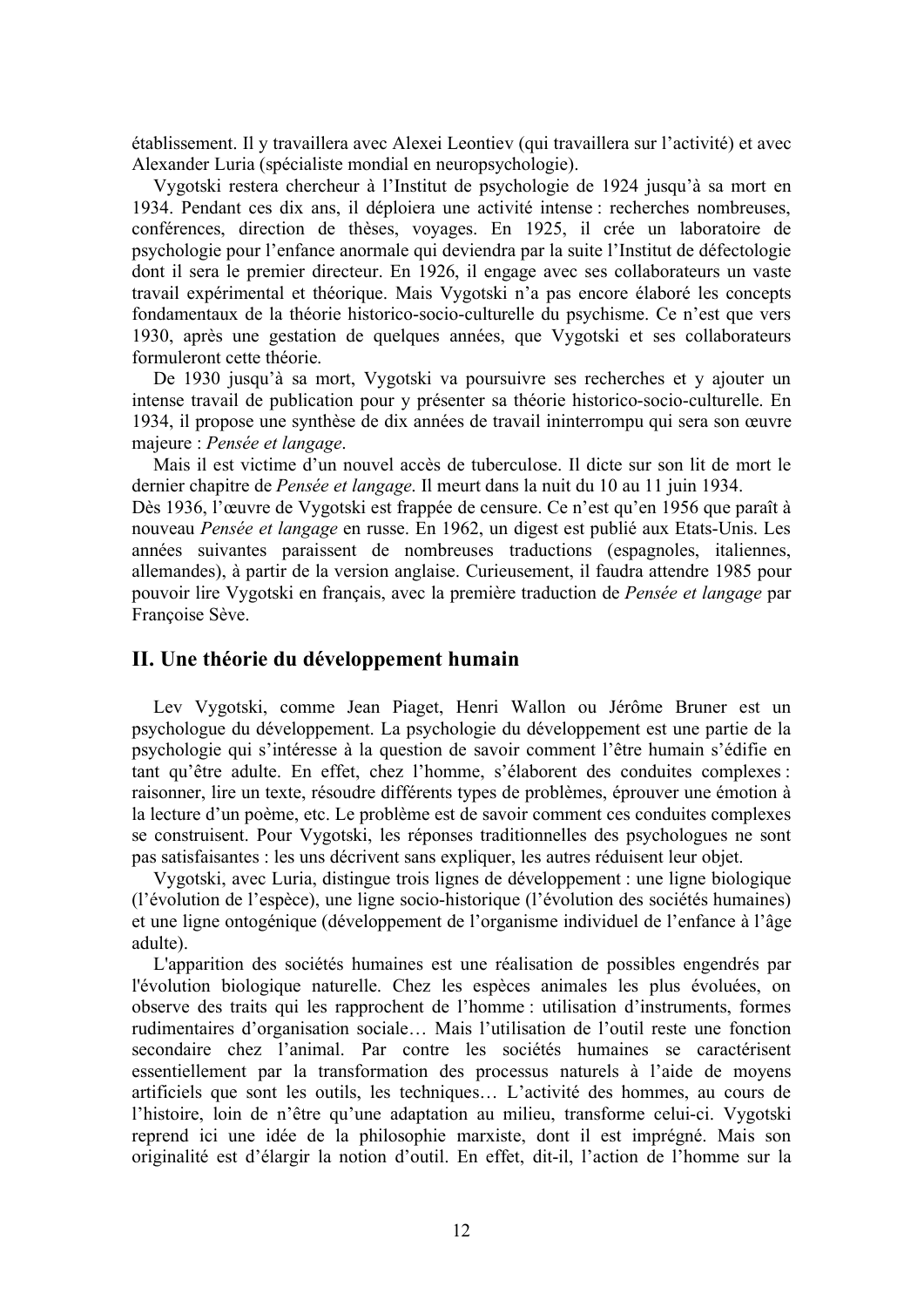nature exige de ce dernier un double contrôle : le contrôle de la nature extérieure par des outils techniques mais aussi le contrôle de sa propre conduite ou de celle d'autrui à l'aide d'outils spécifiques qu'il nomme "instruments psychologiques". Par ce terme, il convient d'entendre, outre les signes linguistiques, l'ensemble des formes ou des moyens communicatifs par lesquels les hommes parviennent à contrôler leurs propres comportements ou ceux d'autrui. Vygotski donne lui-même une liste d'exemples d'instruments psychologiques : « Le langage, les diverses formes de comptage et de calcul, les moyens mnémotechniques, les symboles algébriques, les œuvres d'art, l'écriture, les schémas, les diagrammes, les cartes, les plans, bref tous les signes possibles. » Le fonctionnement psychologique se trouve transformé par l'utilisation de ces instruments, car ils permettent au sujet d'opérer sur ses propres représentations en les recombinant en fonction des buts qu'il s'assigne.

Le développement culturel s'explique par la nécessité dans laquelle se trouvent les hommes, lorsqu'ils sont confrontés à de nouveaux problèmes, d'inventer de nouveaux outils et d'élaborer de nouvelles opérations. Les activités novatrices retenues par les hommes, parce qu'elles constituent des solutions éprouvées à leurs problèmes pratiques et théoriques, s'objectivent dans des objets œuvrés (système d'écriture, outils techniques...), dans une culture. Ces activités sont perfectionnées au fil des générations. Chaque individu trouve donc à sa naissance un ensemble de capacités créées par les hommes au cours de leur histoire. Ces capacités, à la différence de celles des animaux, sont déposées à l'extérieur des individus dans une culture. C'est de l'appropriation de ces formes d'activités déposées dans des outils techniques et psychologiques dont dépend le développement des fonctions psychiques supérieures. C'est pourquoi, dit Vygotski, on ne peut penser le développement de l'enfant indépendamment de l'histoire des sociétés humaines. L'enfant est cet être de nature qui, en s'appropriant les œuvres de la culture, s'humanise, c'est-à-dire reconstruit des capacités spécifiquement humaines. Mais comment?

# III. Une loi du développement : de l'inter-psychique à l'intrapsychique

Dans les années 1929-1930, Vygotski lit Pierre Janet et s'en inspire. Janet s'intéresse à l'histoire de certaines fonctions psychologiques comme la mémoire volontaire, l'acte volontaire. Janet affirme que nous finissons par appliquer à nous-mêmes les conduites sociales que nous mettons en œuvre avec autrui.

Prenons un exemple : Vygotski nous propose le cas d'un jeune enfant cherchant désespérément son jouet. L'adulte intervient et le questionne : L'avais-tu à tel endroit ? L'avais-tu à tel moment ?... L'adulte pose ainsi des questions qui orientent la conduite de l'enfant, non pas vers une recherche erratique, mais vers une recherche systématique. La mémoire volontaire chez l'homme, pour Janet, est produite par l'intériorisation de ce type d'interrogation : l'enfant reprend à son compte cette pratique du questionnement langagier, c'est-à-dire qu'il se pose à lui-même ces questions : L'avais-je à tel endroit ? L'avais-je à tel moment? Avec autrui et à l'aide du langage se met en place une exploration méthodique et contrôlée de notre expérience passée.

L'origine des conduites humaines complexes est donc inter-psychique. Ces conduites sont "agies" d'abord, à deux, à plusieurs.

De la même façon, l'acte volontaire aurait pour ancêtre le rapport de subordination entre le chef et celui qui exécute un ordre. Prendre une décision volontaire serait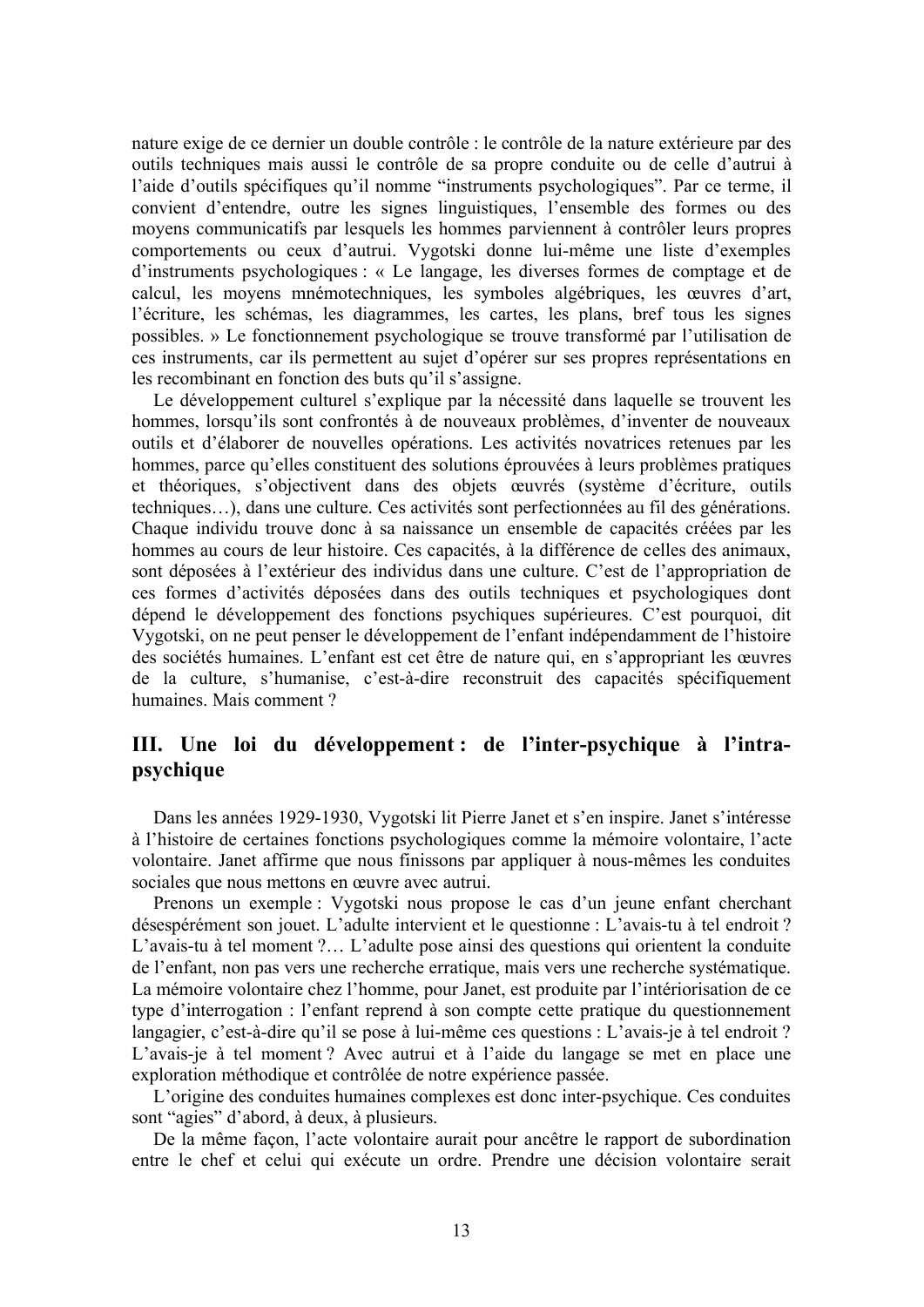prendre vis-à-vis de soi, la position de celui qui commande à celui qui obéit. On passe de l'inter-psychique à l'intra-psychique. La structure du psychisme est donc en son essence sociale.

« Chaque fonction psychique apparaît deux fois au cours du développement de l'enfant : d'abord comme activité collective, sociale et donc comme fonction interpsychique ; puis elle intervient une deuxième fois comme activité individuelle, comme propriété intérieure de la pensée de l'enfant, comme fonction intrapsychique.» (Vygotski)

Il est important de ne pas dissocier cette loi du développement des analyses concernant le rôle des instruments psychologiques, en particulier du langage. En effet, le langage permet de planifier nos conduites, de les organiser, de les contrôler, de les complexifier. C'est à l'aide du langage que l'enfant pourra reconstruire le questionnement qui lui permettra une exploration méthodique, lors d'une recherche d'un objet perdu. La volonté est la capacité d'origine sociale de placer sa propre conduite sous le contrôle des régulations verbales que désormais l'on s'adresse à soimême

### IV. Apprentissage et développement

L'apprentissage est l'acquisition d'un nouveau comportement grâce à l'action du monde extérieur ou d'un partenaire, d'un adulte. C'est un processus de transformation externe visant à modifier le comportement de l'individu. Par opposition, le développement est un processus interne de transformation, de structuration, qui n'est pas sous la dépendance directe des effets de l'apprentissage. Il n'y a pas superposition de ces deux processus, à l'école par exemple. Vygotski défendra toute sa vie l'existence de processus de développement internes qui échappent aux décisions extérieures de transformer l'individu.

Alors quels sont les rapports entre apprentissage et développement?

Il existe quatre grandes réponses à cette question.

Pour Piaget, les apprentissages sont sous la dépendance du développement : on ne peut entreprendre un nouveau type d'enseignement que si l'enfant a atteint un certain niveau de développement. Un exemple connu de cette position concerne l'apprentissage numérique : l'enfant est supposé ne pas pouvoir le maîtriser avant d'avoir construit les opérations de classification et de sériation. Piaget insiste sur la nécessité pour l'enseignant de s'interroger sur le niveau de développement de l'élève avant d'entreprendre un nouvel apprentissage. De plus, pour Piaget, les outils culturels n'ont pas un rôle structurant dans le développement cognitif de l'élève.

Les psychologues behavioristes, eux, refusent la distinction entre apprentissage et développement. Pour ces auteurs, il n'y a pas d'activité interne qui ressemblerait de près ou de loin à du développement. Tout ce que l'organisme fait est le fruit des apprentissages, c'est-à-dire le résultat de transformations de l'organisme par des stimuli externes ou internes.

Pour les psychologues de la forme, au contraire, le fait de travailler une discipline, par exemple la géométrie, va avoir des répercussions plus profondes sur le psychisme. Au travers de cette discipline, ce sont les facultés d'attention, d'analyse, de réflexion, que l'on cherche à développer. L'enseignement ne vaut donc que comme moyen au service du développement intellectuel de l'enfant.

Vygotski, quant à lui, va défendre la thèse que les apprentissages précèdent et